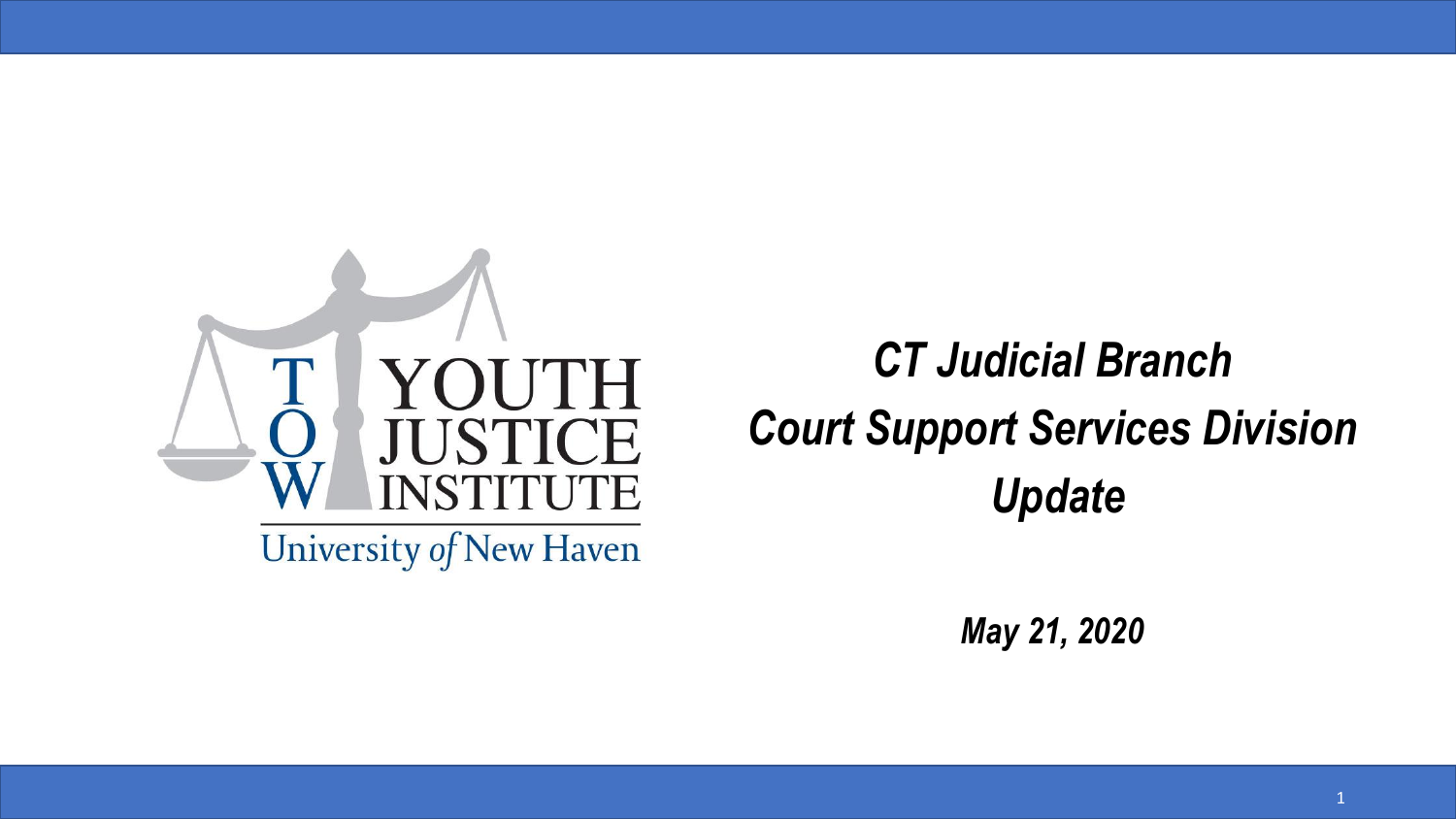

### **BACKGROUND - KEY DATES:**

- Effective March 16, 2020 the Judicial Branch went to Priority I business Functions.
	- On the Juvenile delinquency side, Priority I functions include:
		- Juvenile Detention Review hearings
		- Juvenile Detention Center operations
- Effective March 19, 2020, the Judicial Branch restricted juvenile operations to two locations:
	- Bridgeport Juvenile Court and Detention Center
	- Hartford Juvenile Court and Detention Center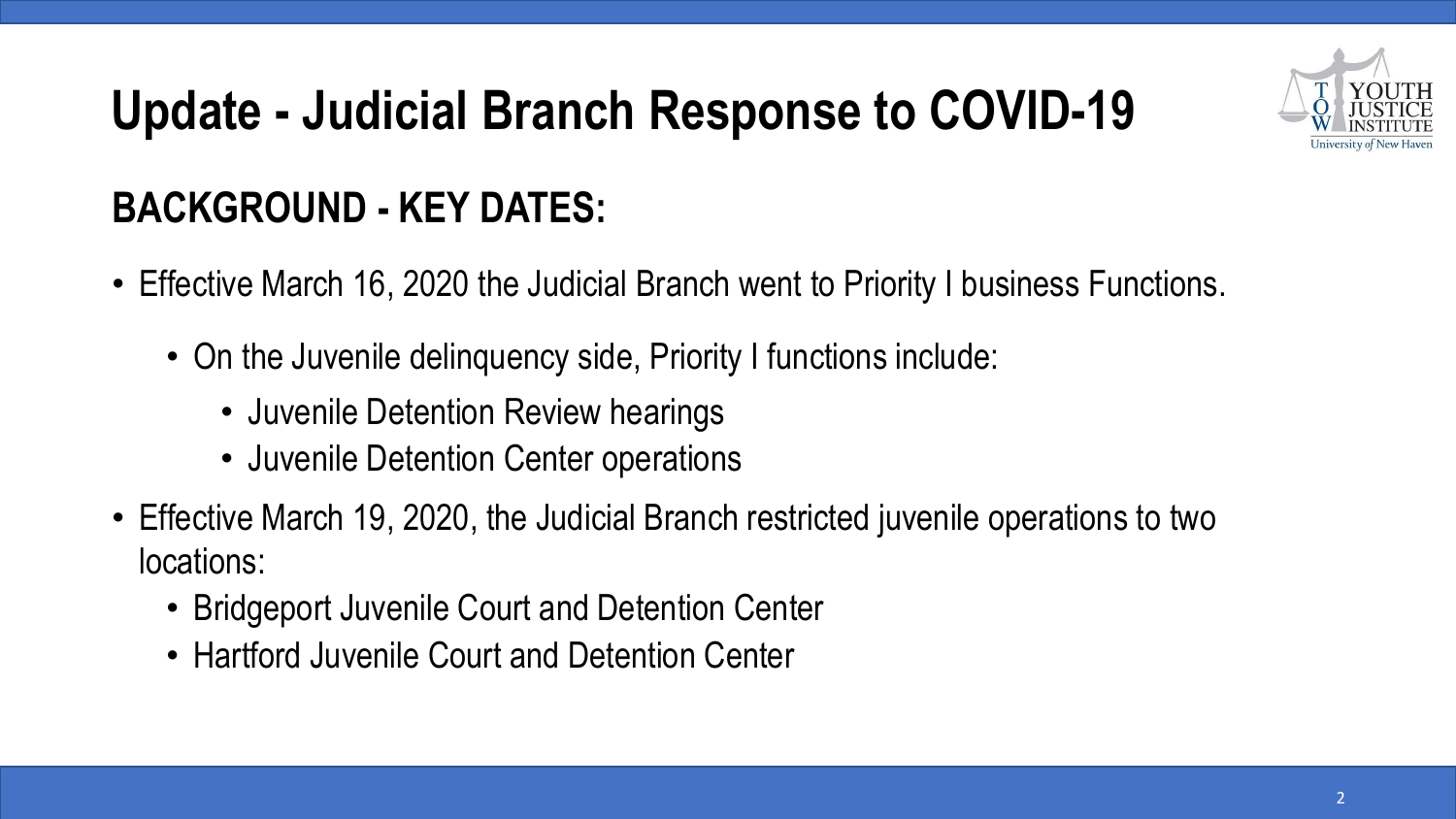## **Update - Judicial Branch Response to COVID-19 CSSD JUVENILE RESIDENTIAL SERVICES**



#### **Steps Taken to Reduce Detention Center population**

- Juvenile Probation and Residential Services management, in coordination with DCF and the OCPD, is closely examining each juvenile in the Detention Centers to identify those who can be safely released without a risk to public safety.
	- An individualized release plan for each of these juveniles is being developed and presented to the court at the weekly Detention Review hearings, or sooner if the placement is imminent.
- All new admissions to the Detention Centers (juveniles brought to the Centers by the police with a signed court order) are being strictly monitored and screened to ensure that only those juveniles whose level of risk to cannot be managed in the community are admitted.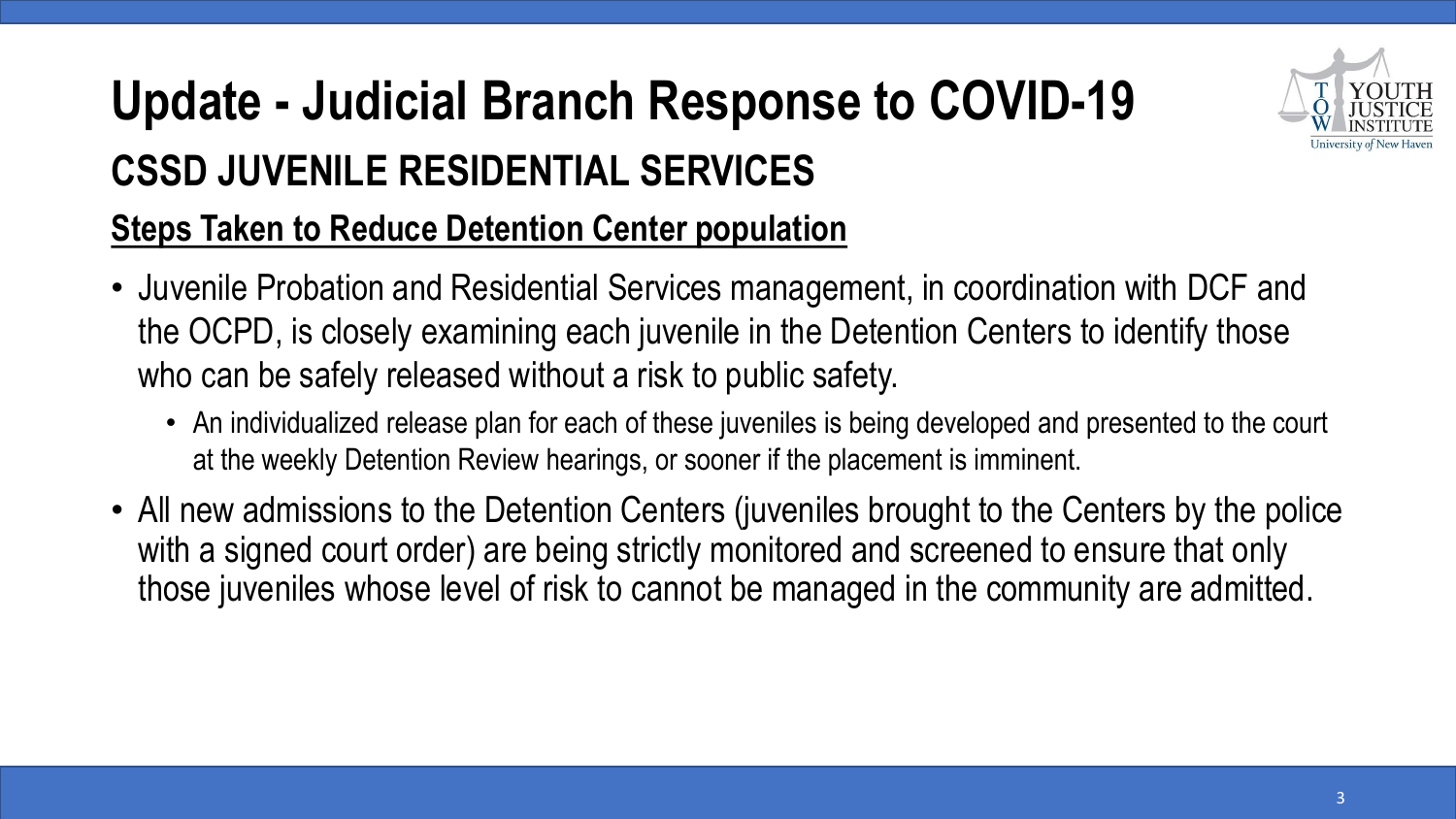

## **Population and Admission Reduction**

**MARCH 1 – MAY 18**



#### **POPULATION 2019 VS. 2020 ADMITS**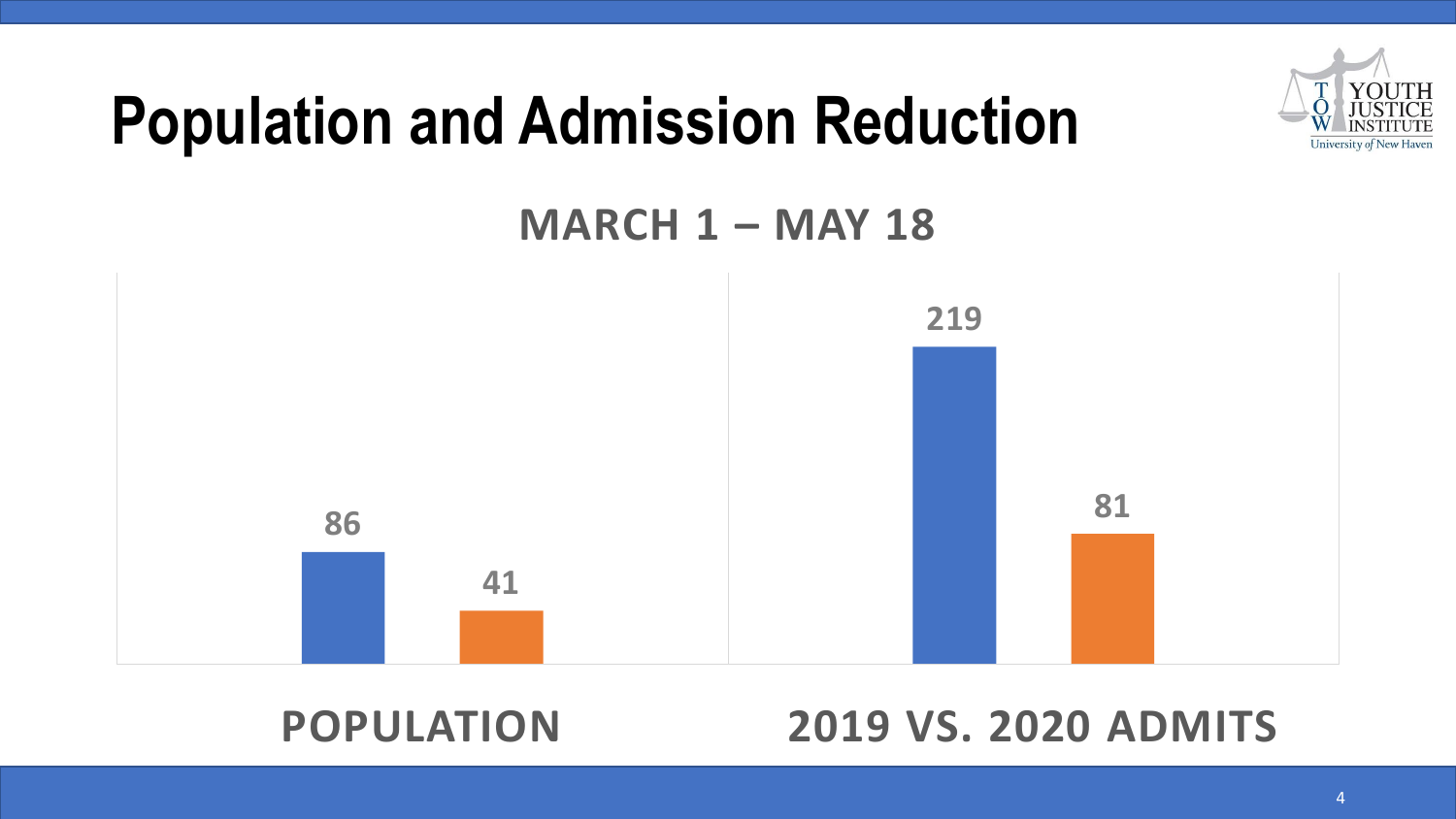## **Releases**



#### **MARCH 1 – MAY 18**

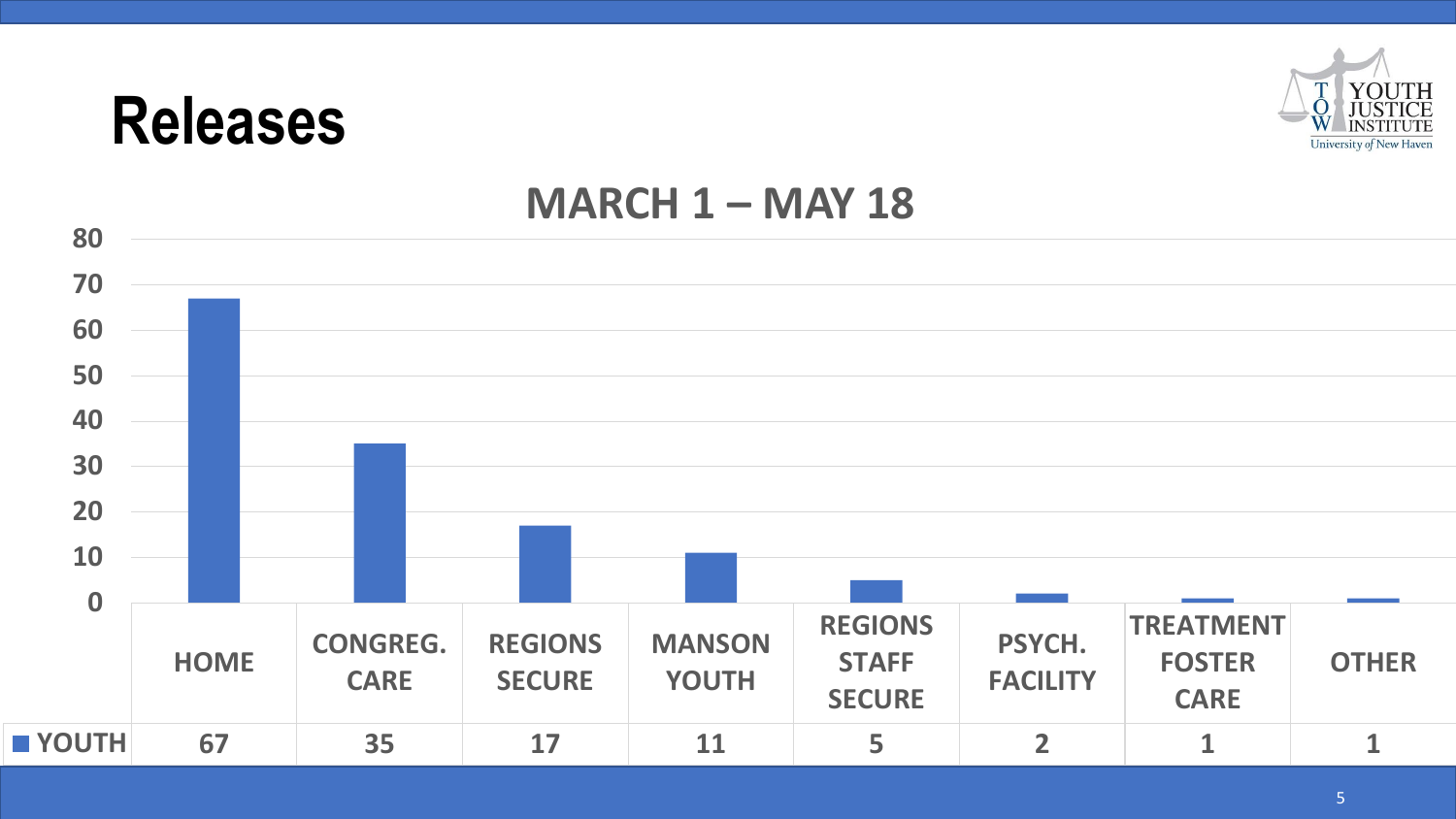

### **CSSD JUVENILE RESIDENTIAL SERVICES**

#### **Measures instituted in the Juvenile Detention Centers**

- Procedures to prevent spread put in place based on the advice from the center's Medical Director in consultation with the CT Department of Public Health and the Centers for Disease Control and Prevention.
- Beginning 3/13/20, entrance to the detention centers was limited to staff and medical and mental health contractors who work at the centers.
	- Distancing Learning initiated by the school districts providing education at the centers.
	- Ombudsperson Services switched to telephone check-ins with youth and staff.
	- Family visits now include both phone calls and virtual chats.
- Effective 3/31/20, due to positive tests, admissions to the Hartford Juvenile Detention Center were suspended. We are currently looking at resuming admissions there.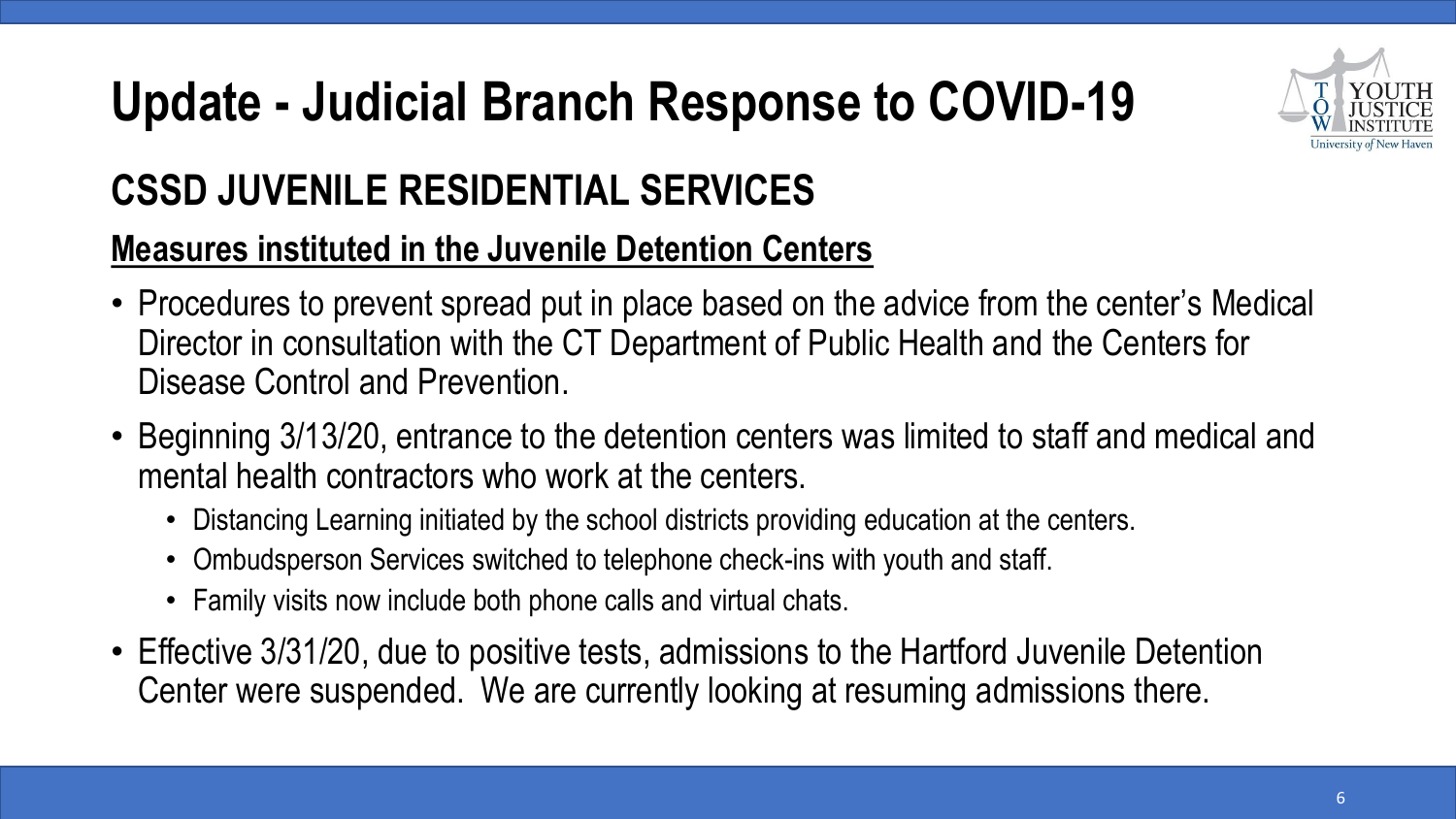

### **CSSD JUVENILE RESIDENTIAL SERVICES Measures, cont'd**

#### **Employee Screening**

- Staff have been directed to stay home if they feel sick.
- Staff are being screened, including temperature checks, by contracted Medical Assistants before each shift. Employees are not allowed to enter the Centers if they have any symptoms and/or a fever.
- All Judicial Branch employees who are tested are tracked and cleared for return to work by the Judicial Branch Human Resources unit.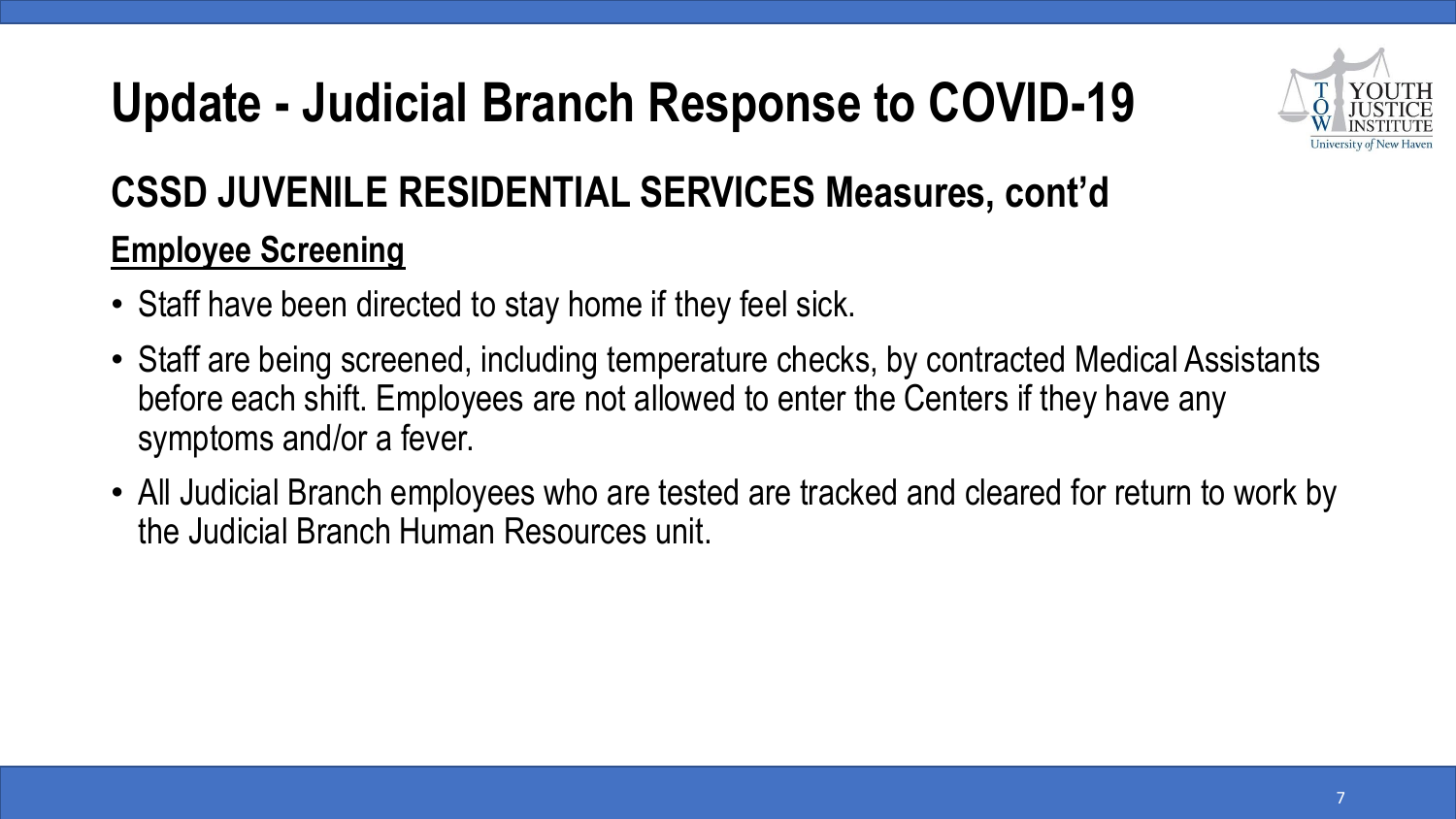

### **CSSD JUVENILE RESIDENTIAL SERVICES MEASURES, cont'd**

#### **Ensuring a safe and sanitary environment in the Centers**

- Infection Control Committee meets weekly to review protocols and practice, and addresses matters that need improvement
- Enhanced disinfecting by staff working overtime and adding maintenance staff to help.
- We are utilizing "power breezer portable misting machines" to maximize disinfecting efforts.
- 12 portable handwashing stations have been strategically placed throughout the centers.
- The youth in the detention centers are being monitored closely for any and all signs of the virus and are receiving high quality healthcare by medical and mental health practitioners.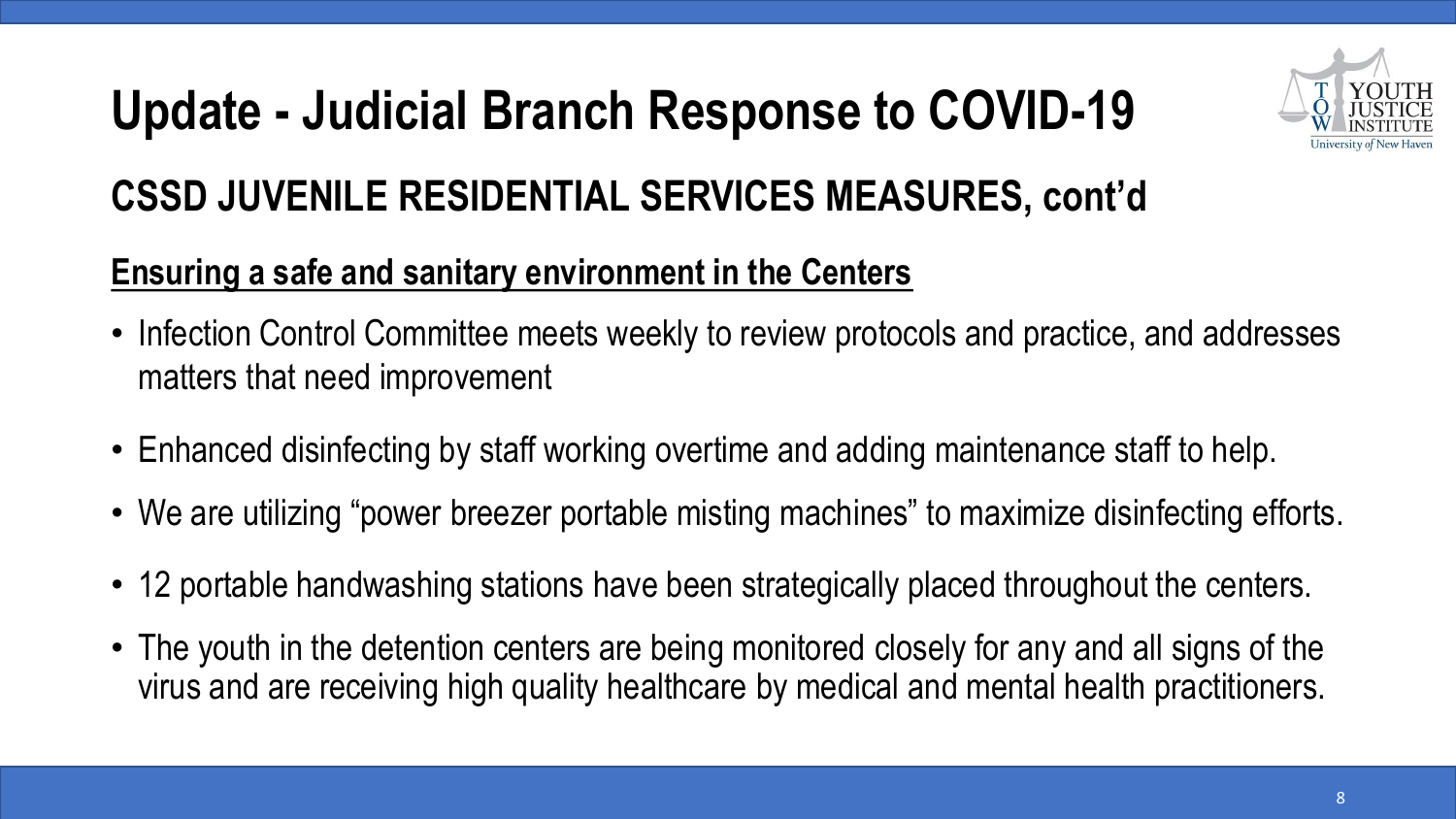

### **CSSD JUVENILE RESIDENTIAL SERVICES Measures, cont'd PPE and Testing**

- PPE is issued in accordance with CDC and DPH guidelines
- Staff and youth are required to wear a surgical mask, practice good hygiene and are continually educated by medical staff and management on the how and the why of these requirements.
- Most staff are being fitted for N95 respirators in case they need to care for a COVID-19 positive youth.
- Youth and staff testing results are more timely now than they were at the start of the pandemic.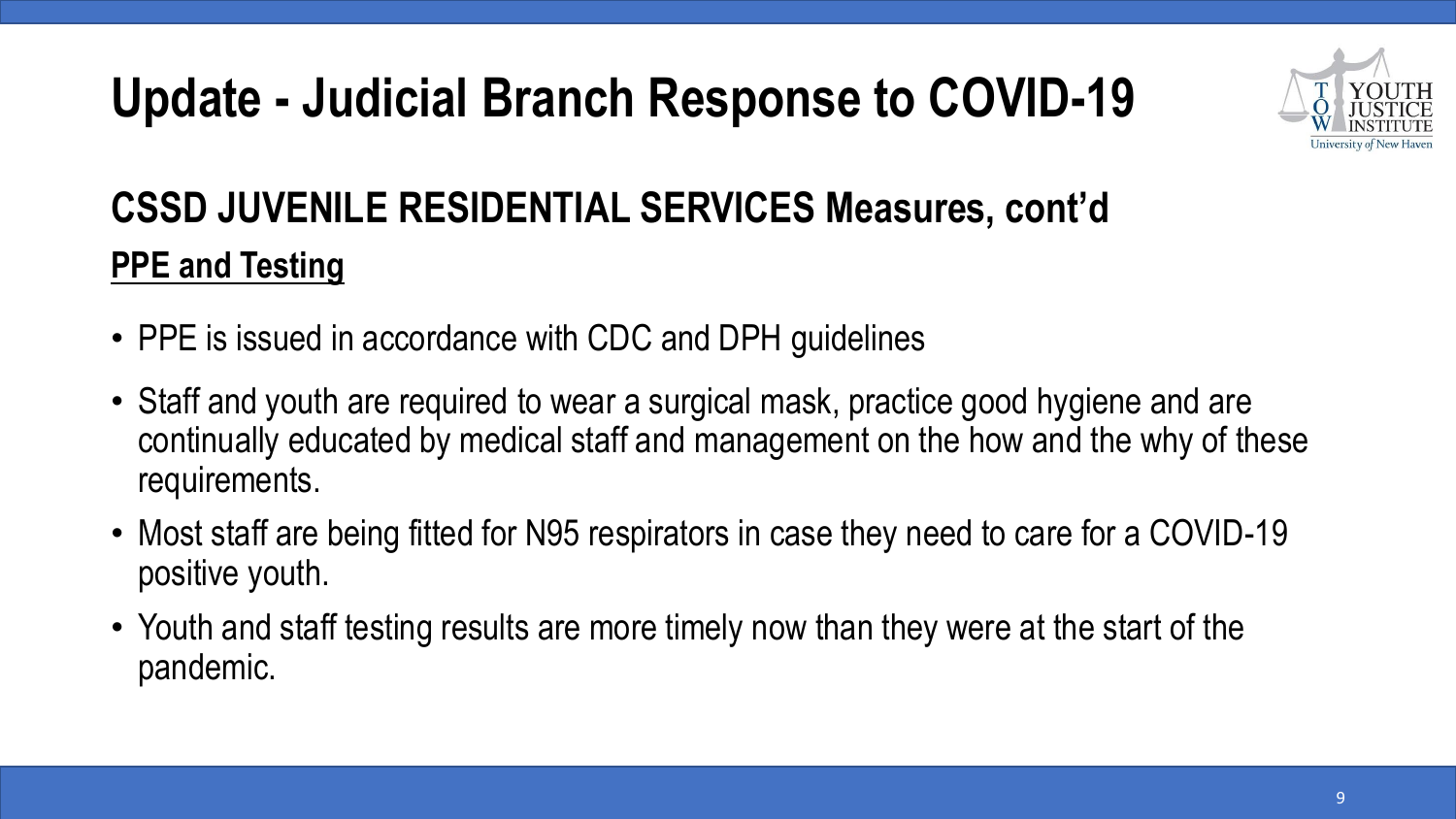

## **Update - Judicial Branch Response to COVID-19 CSSD JUVENILE RESIDENTIAL SERVICES MEASURES, cont'd Procedures for Admissions and Releases**

- Admissions:
	- Each juvenile is screened for COVID-19 including temperature checks.
	- For any juvenile who has a fever or symptoms, the COVID-19 isolation protocol is followed.
	- All new admissions are medically quarantined for 14 days consistent with DPH guidelines.
- Releases:
	- The nurse does a symptom check and temp check the evening before and the morning of a scheduled release.
	- Medical staff communicates with the receiving facility about any quarantine or other issues on the juvenile's unit, if applicable.
	- No symptomatic juveniles are released to another congregate care setting.
	- For all juveniles released to parents/guardians, medical staff is reviewing the situation at the facility with them and educating them about how to check for symptoms and providing information about resources.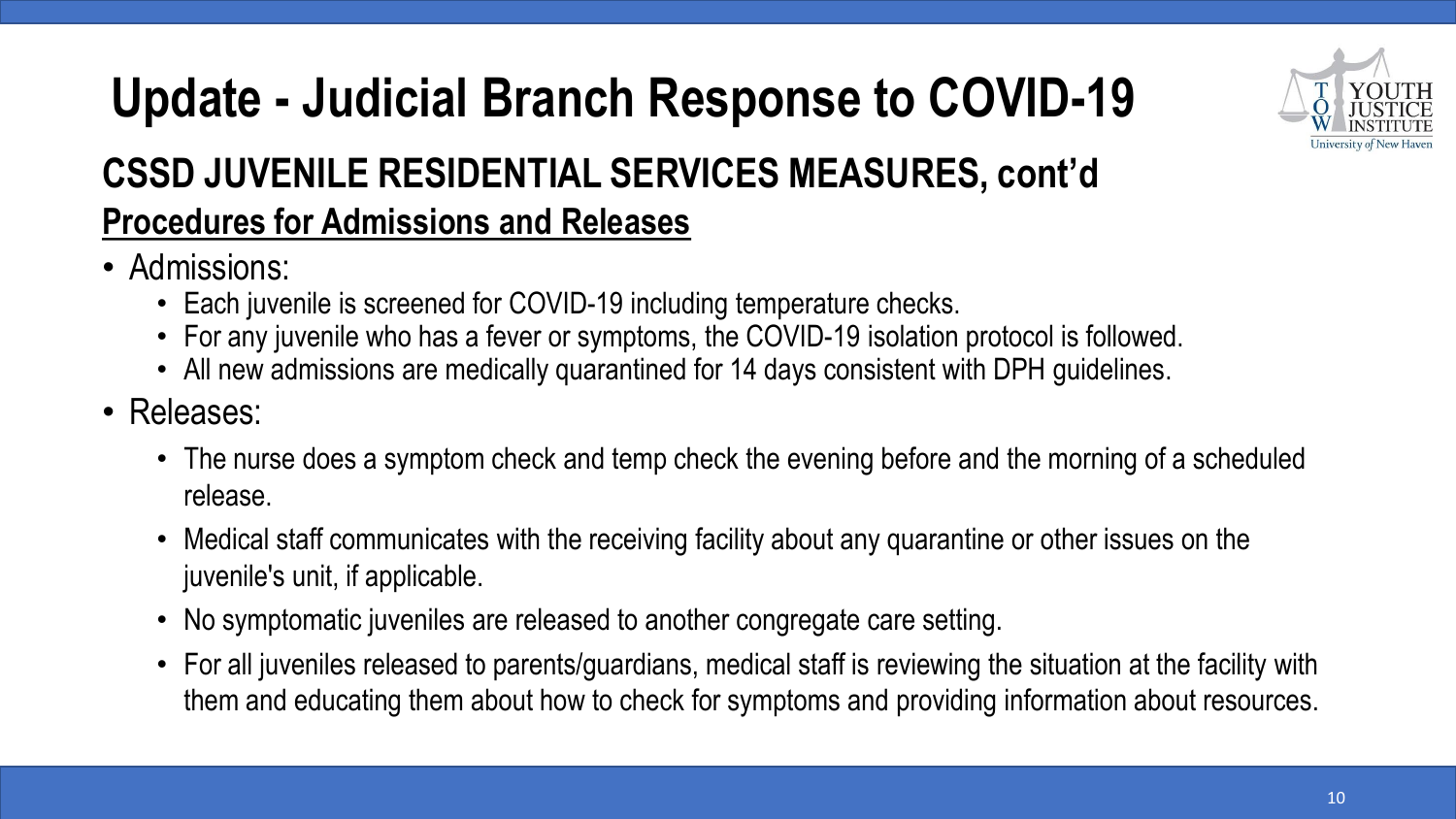

## **Containing the Spread**

- Comprehensive protective measures, including medical quarantine for youth and selfmonitoring by staff are used to minimize risk, identify symptoms quickly, isolate, test, and treat as medically indicated.
- Hartford:
	- 11 staff tested positive for COVID-19 test between March 23 and April 13.
	- 7 youth tested positive between March 28 and April 8.
	- All youth and staff have recovered, and staff have returned to work.
- Bridgeport:
	- 7 staff tested positive between April 3 and April 23.
	- No youth have tested positive.
	- 4 of 7 staff have recovered and returned to work; 3 staff are still recovering.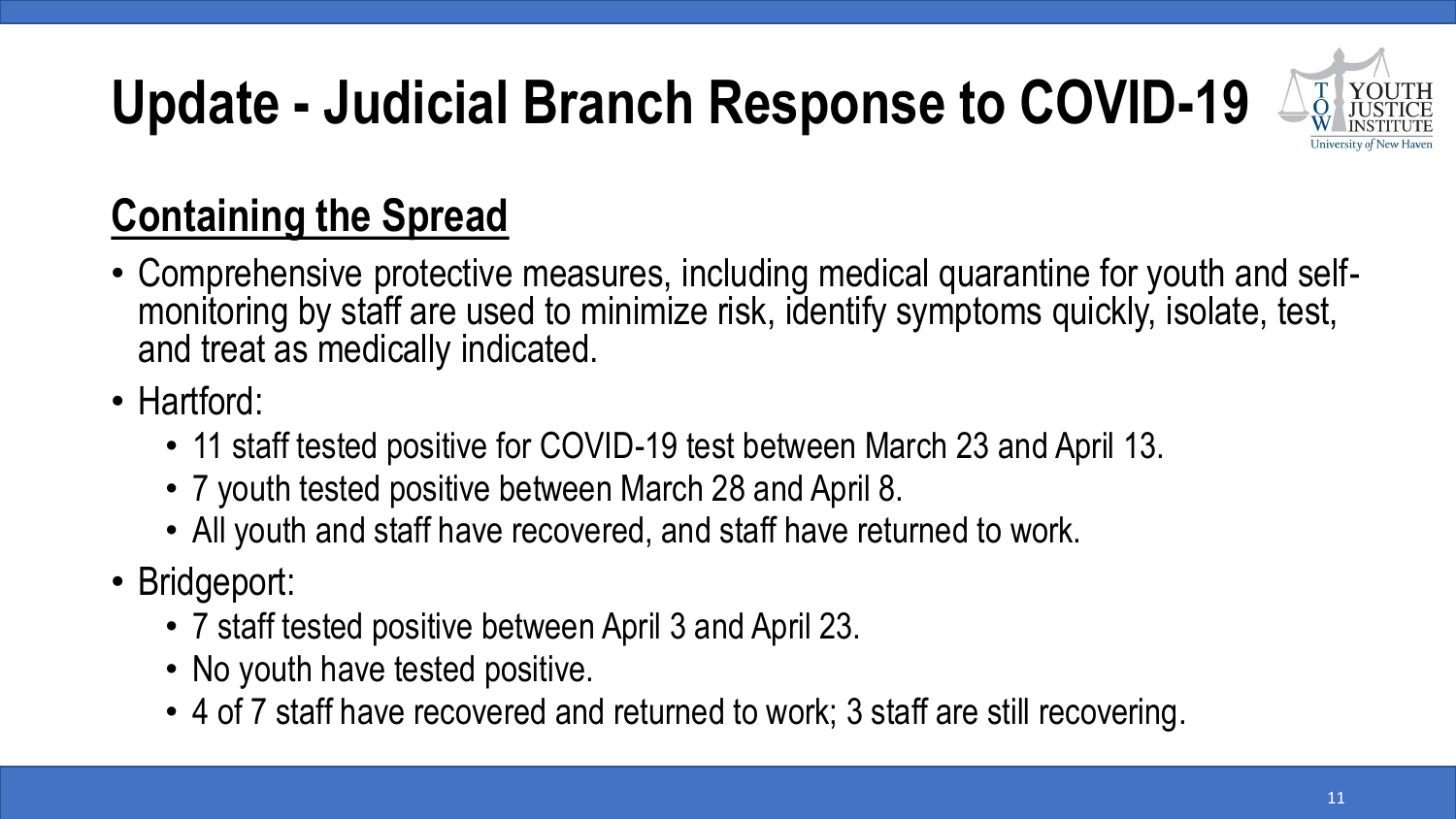

### **CSSD JUVENILE RESIDENTIAL SERVICES**

### **Moving Forward**

- Continuing COVID-19 Protective Measures consistent with CDC and DPH guidelines
- Accepting admissions at Hartford Detention
- Increasing family virtual chats
- Refining operations and programming
	- Modified summer enrichment program
	- Dialectical Behavior Therapy (DBT) refinement for Stage 1 & support for Pretrial Youth
	- Increasing education services for the Fall
	- Continuing development of vocational services and increasing community partnerships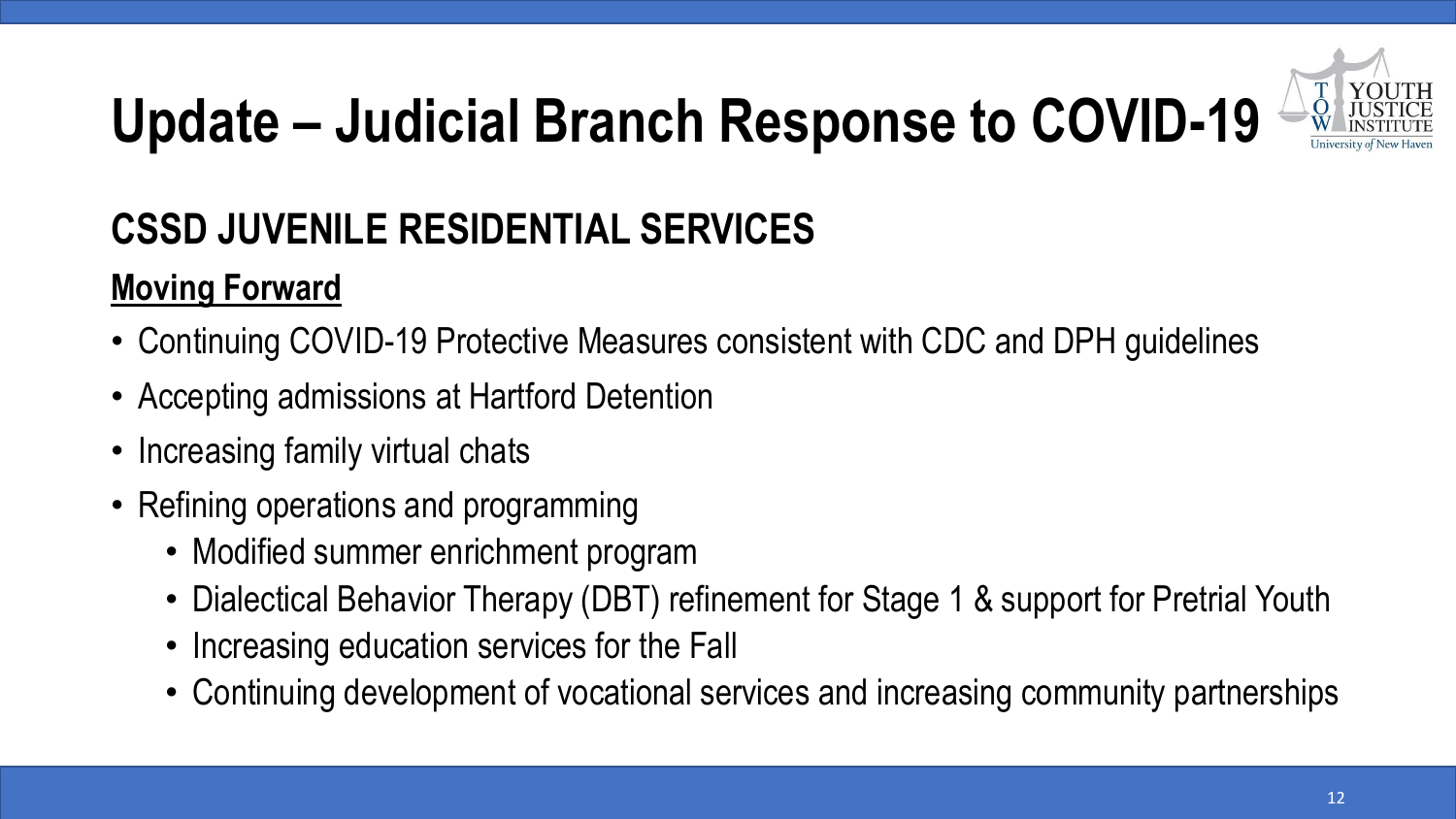

### **CSSD JUVENILE PROBATION SERVICES**

- On March 16, 2020, all except two Juvenile court locations and Juvenile Probation offices were closed and many Juvenile Probation employees began working from home.
- The Bridgeport and Hartford Juvenile courts remained open to conduct Priority 1 business.
- A rotating team of Juvenile Probation Supervisors and Officers have been covering the Hartford and Bridgeport Juvenile Courts. This team:
	- Assists in the completion of Priority I business before the Court,
	- Responds to questions from a variety of avenues
	- Facilitates placements of juveniles released from pre-trial detention
	- Troubleshoots cases that come to their attention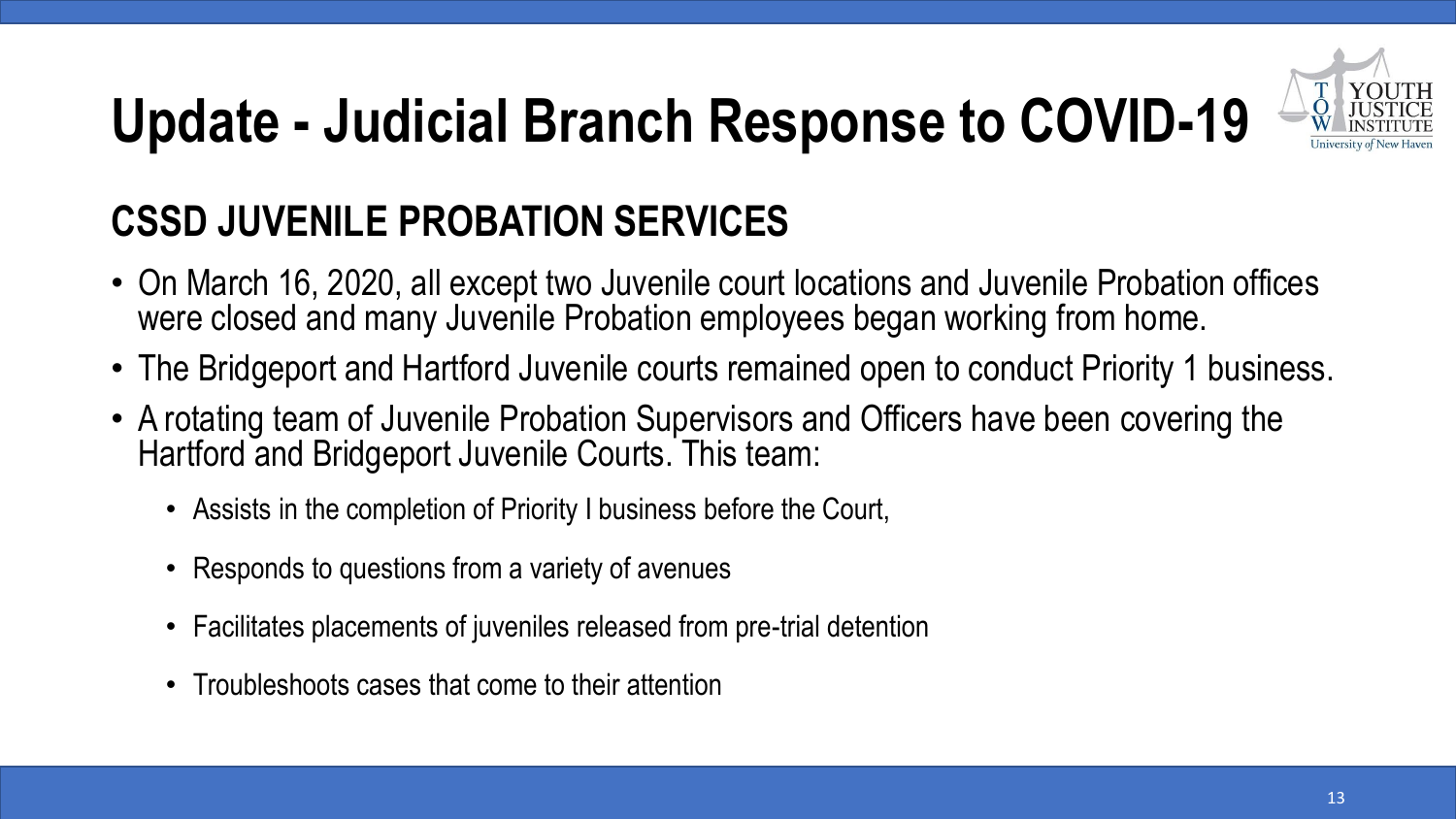

### **CSSD JUVENILE PROBATION SERVICES**

#### **Contact with Clients**

- All Juvenile Probation Officers have initiated and are maintaining contact with the juveniles on their caseloads via telephone contact.
	- Juvenile Probation Officers are inquiring about the juvenile's distance learning plan, treatment services as well any human service issues the family is experiencing.
	- Juvenile Probation Officers are using flexible funding as necessary to assist juveniles and families with their humans service needs.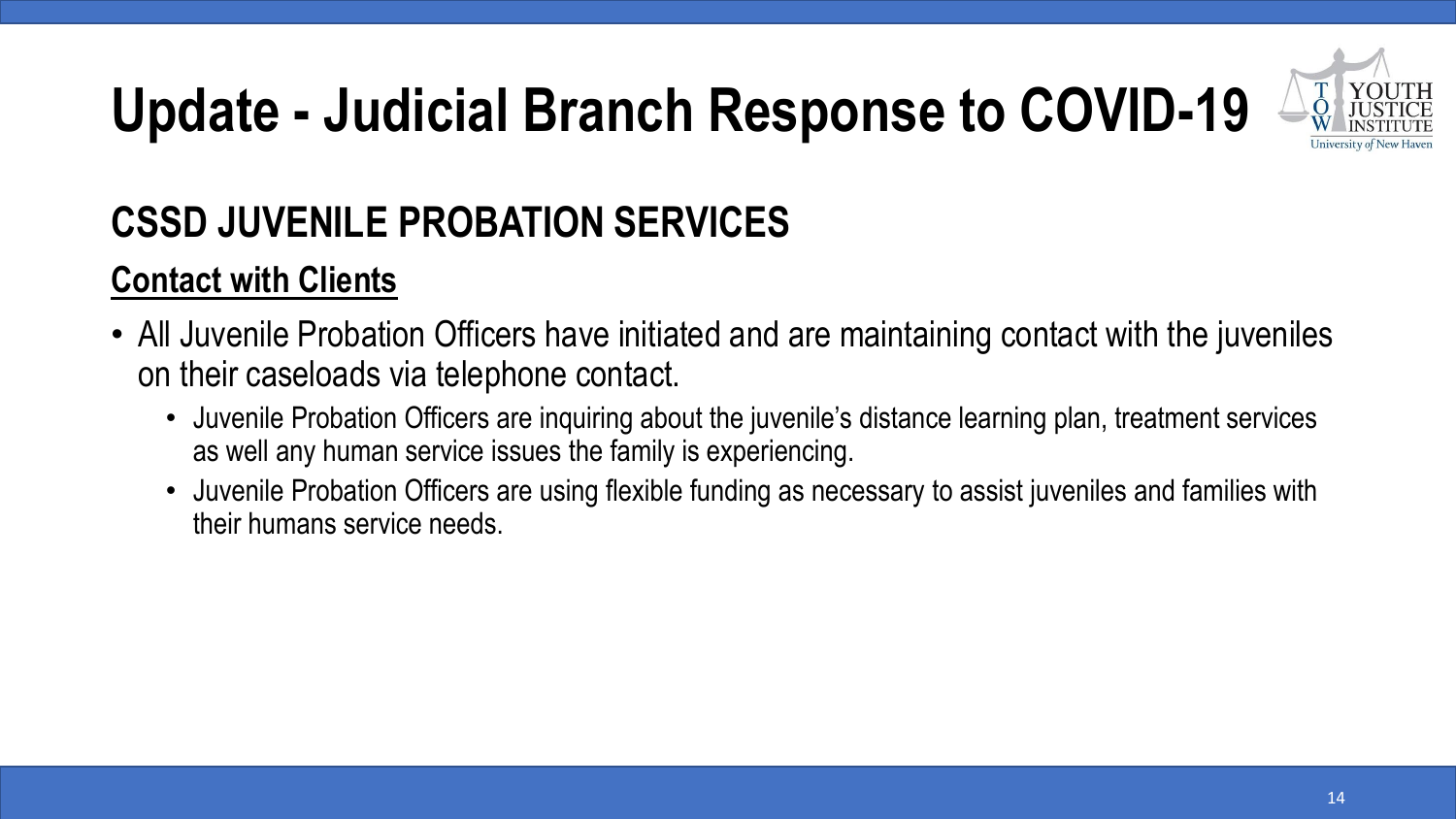

### **CSSD JUVENILE PROBATION SERVICES**

#### **Resources and Services:**

- Juvenile Probation Supervisors have developed resource lists for their specific geographic area to be provided to juveniles and families.
- Treatment referrals are being made for juveniles and families in need of services.
- Juvenile Probation Officers continue to make referrals to CSSD short term residential placements.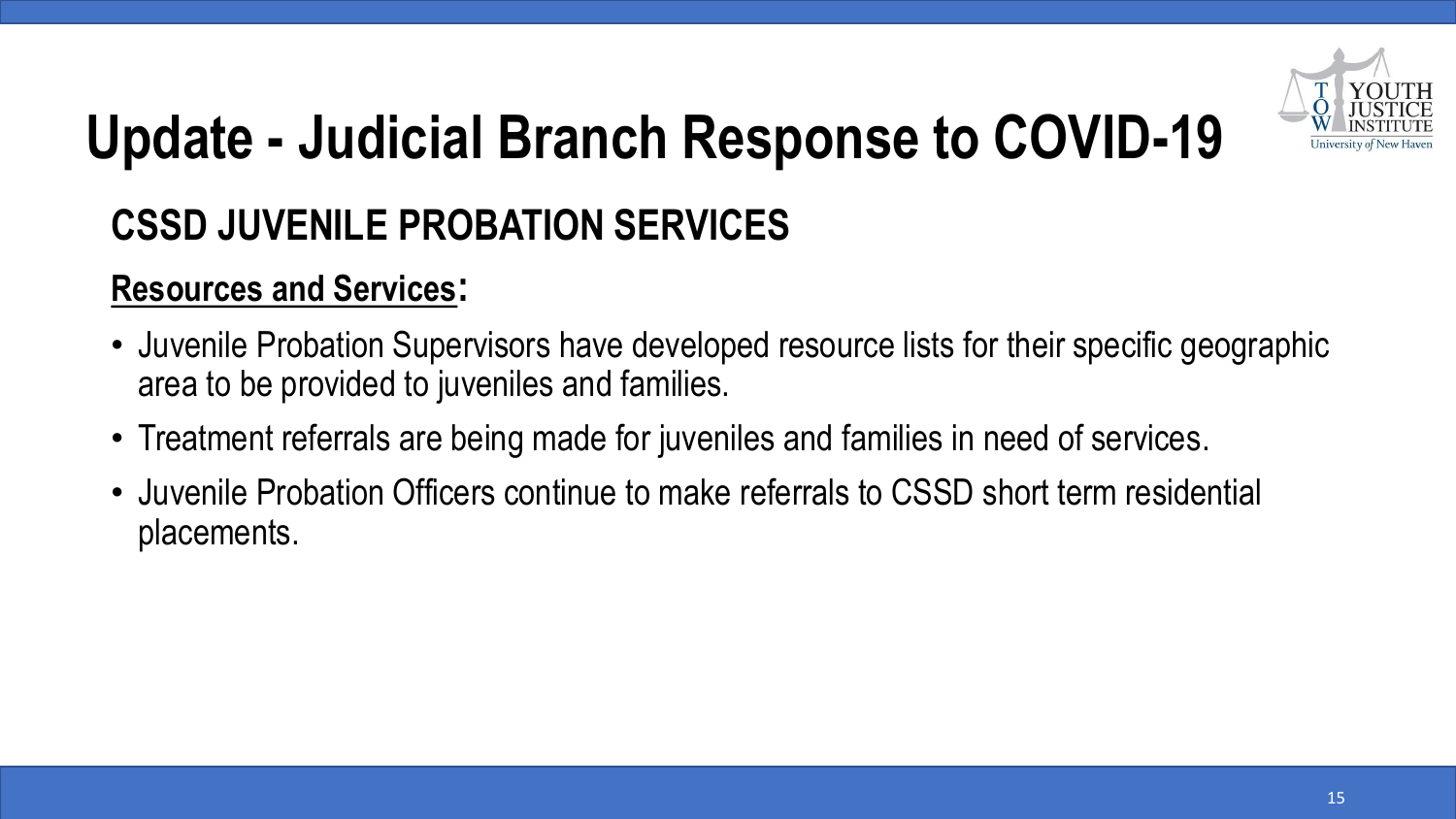

### **CSSD JUVENILE PROBATION SERVICES**

#### **Response to Violation Behavior**

- Utilizing graduated responses
- Emphasis is to develop plans and find services which will allow the juvenile to **remain in the community.**
- In the event a juvenile is posing a risk to the community and has been committing new delinquent behaviors, their case is reviewed by the office Supervisor and Juvenile Probation Management for consideration of pursuing a Take Into Custody Order.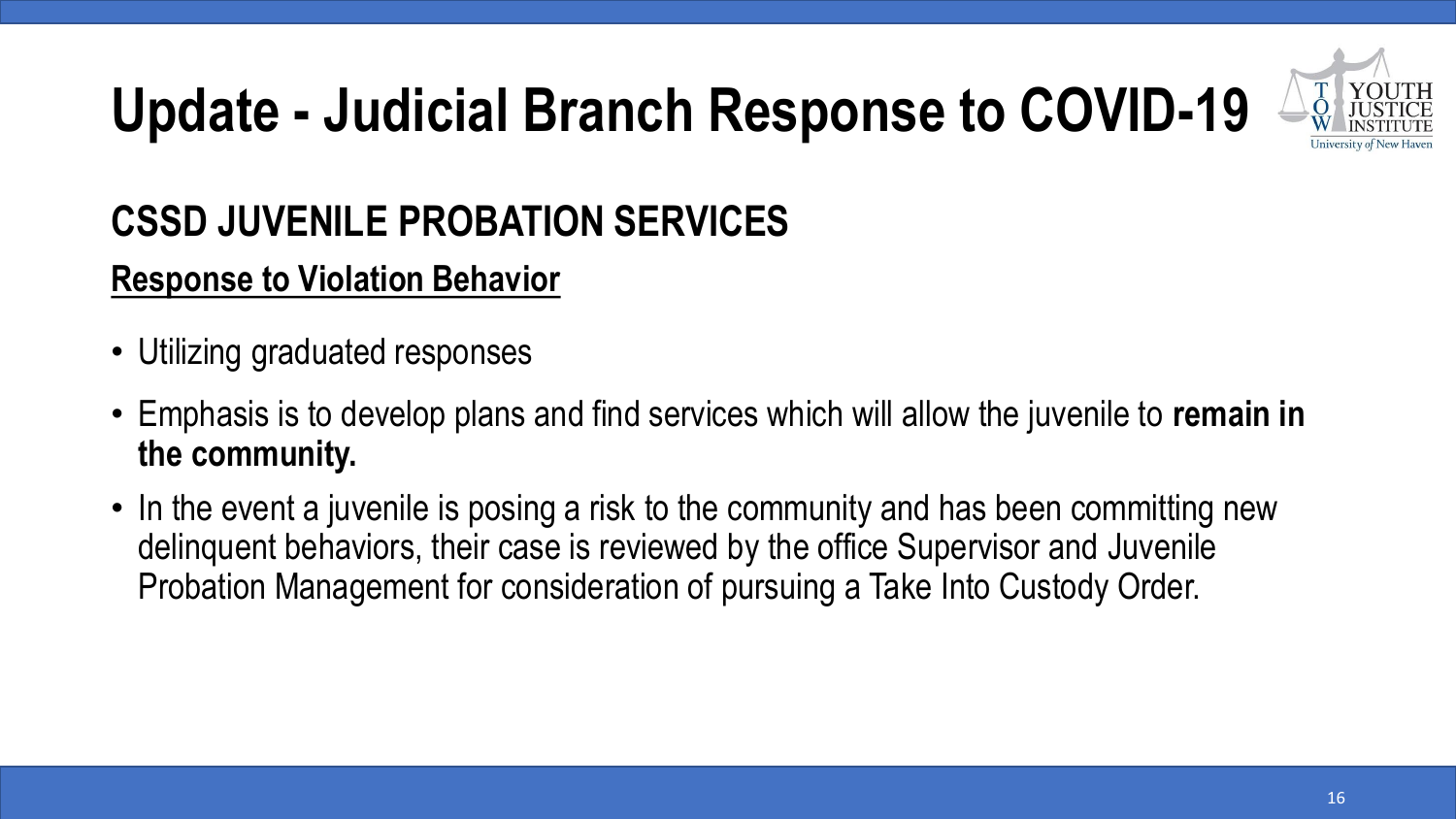

### **CSSD PROGRAMS AND SERVICES**

- Contracted service providers continue to deliver services, by phone or videoconference. In-person crisis management occurs as needed.
- All vendors are required to check in with clients *a minimum* of once weekly, record such contacts in client files, and reach out to JB referral sources at least weekly for case collaboration. Contract staff are communicating with all programs at least weekly.
- Orders for PPE for residential programs have been placed and filled. Biweekly deliveries of PPE will occur.
- Vendors have been given access to the same rapid COVID testing in New Haven that is currently available to state employees.
- Flex Funds are being increased to ensure that clients' "basic needs" are met, by addressing food insecurity, hygiene, clothing, assistance with utilities, or other needs.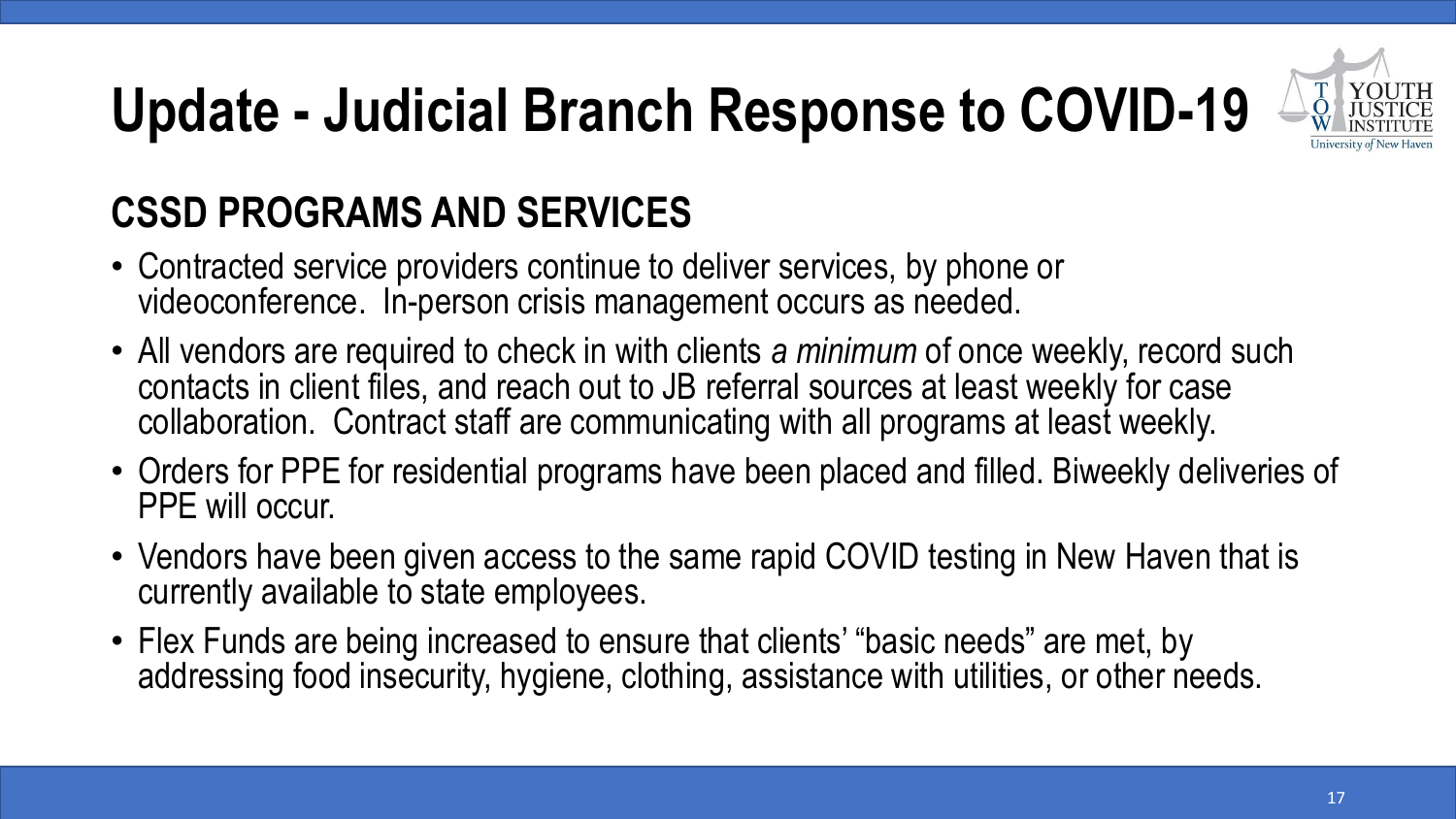

### **CSSD PROGRAMS AND SERVICES**

#### **Response - Phase 2**

- Virtual Live Training for vendors and staff
- Contract staff perform audits of programs
- Procurement of new program models will resume
- Additional cognitive-behavioral groups or 1:1 sessions offered via videoconferencing technology
- Continued development of electronic referral, data collection and evaluation, review of best practices